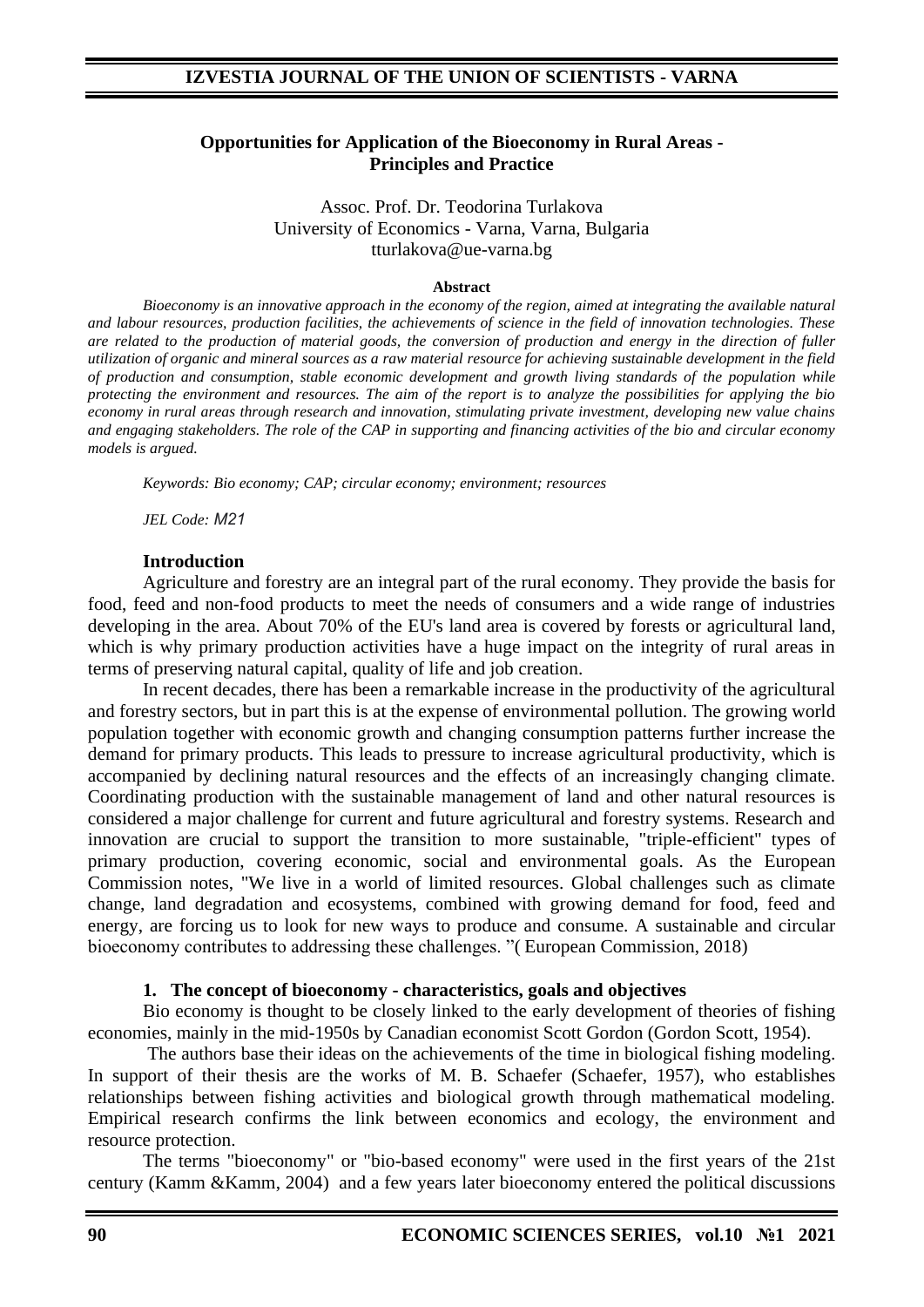## **ИЗВЕСТИЯ НА СЪЮЗА НА УЧЕНИТЕ – ВАРНА**

in the European sphere (European Commission, 2012).

However, the theory of the bioeconomy stems from earlier strategic programs of the European Commission (EC), including the 1993 White Paper, which emphasizes the need for nonphysical investment based on knowledge and the role of biotechnology in innovation and growth (European Commission, 1993). The 2000 Lisbon Agenda requires global leadership in the knowledge-based economy to ensure competitiveness and economic growth (European Commission, 2000).

The conference in 2007 outlined the prospects for the European bioeconomy over the next 20 years (German Presidency, 2007 ) to establish:

- knowledge-based bioeconomy in European political circles;

- the bioeconomy as a key component for smart and green growth (European Commission, 2000) .

According to modern economic views, "the bioeconomy can be defined as an economy in which the basic building blocks for materials, chemicals and energy are obtained from renewable biological resources" (Kes McCormick & Niina Kautto, 2013).

The main goal of the bioeconomy is the maximum utilization of all organic and mineral raw materials obtained from agricultural production, forestry, fish farming, aquaculture, industry. Тhrough the achievements of innovative biotechnologies and nanotechnologies their transformation into by-products for final consumption. and energy, achieving a full cycle of substances and increasing energy independence from depletable energy sources at the expense of inexhaustible ones.

The main task of the bioeconomy is to achieve sustainable development in the agricultural sector, forestry, industry, energy, improving market sales, increasing employment of the population, increasing the competitiveness of the economy.

An important role in achieving the mission and goals of the bioeconomy is played by the active involvement of science and the application of innovative achievements in the processes of production and transformation of production, the use of biotechnologies related to the participation of microorganisms, the achievements of genetics for productivity, adaptability of plants and animals in the agricultural sector, nutrigenetics and nutrigenomics, the intersection between genes, nutrition and health, improving the quality and nutritional value of products and diversifying the range of products, the introduction of specific regional, branded and boutique products.

Bioeconomy as an innovative direction in the organization of the use of natural resources, expanding the production of energy from renewable and inexhaustible energy sources and consumer products, fair distribution of material goods, ensuring employment and environmental protection requires the coordination and active participation of workers in the production sphere, the representatives of the small and medium enterprises, the industry, the business, the science, the managers at the local, municipal and regional level and the consumers.

From the point of view of rural development, the bioeconomy is an innovative approach to solving the problems of the population by integrating the available natural and labor resources, production capacities, the achievements of science in the field of innovative technologies related to the production of material goods. energy, for fuller utilization of organic and mineral sources as a raw material resource for achieving sustainable development in the field of production and consumption, stable economic development and raising the living standard of the population while protecting the environment and resources.

#### **2. The bioeconomy as an element of the EU's Common Agricultural Policy (CAP)**

Today's European bioeconomy encompasses agriculture, forestry and fisheries, the food sector, bioenergy and the organic products sector. It generates an annual turnover of 2.3 trillion euros and provides employment to about 18 million people. It is estimated that organic productsbased sectors could create up to one million green jobs by 2030, especially in rural and coastal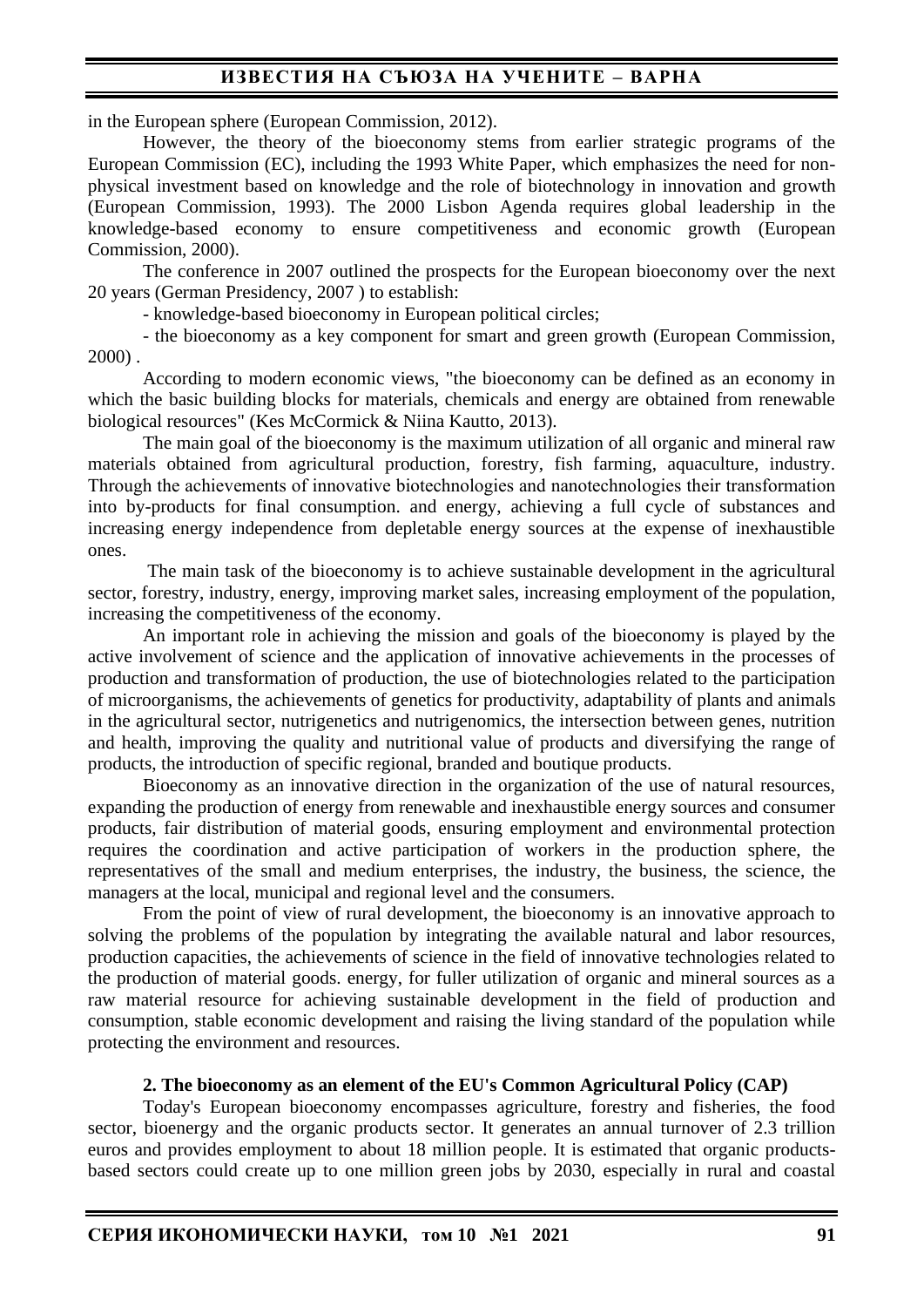# **IZVESTIA JOURNAL OF THE UNION OF SCIENTISTS - VARNA**

areas. These figures not only emphasize the importance of the existing bioeconomy for the European economy and society, but also point to opportunities for better integration of activities from different sectors and expansion of the production of bio-based products. Europe is considered a world leader and pioneer in a number of areas of life sciences and related technologies. However, the United States and some Asian countries, such as China, are investing heavily in the bioeconomy. One such indication is the National Bioeconomy - a US Plan (White House, 2012) published in 2012 to strengthen its work on the bioeconomy and bio-based products. Because Europe is believed to be lagging behind these countries in market development (Maximilian Kardung&all, 2021).

Although the bioeconomy already accounts for a significant share of the EU economy, the EU strategy of 2018 signals its potential to give even more to the economy, more to society and more to the environment.

A sustainable bio-economy, while beneficial to all, is of particular importance to rural communities. The bioeconomy depends on biological resources (plants, animals, microorganisms and extracted biomass, including organic waste), which are produced mainly in rural areas. It employs primary producers of agricultural and forestry products. The processing and distribution of organic products, from food and feed to fuels and materials, creates new opportunities for processors, retailers and consumers, especially in rural areas but also outside them.

The political impulse behind the bioeconomy is aimed at creating and retaining jobs; reduced emissions and reduced dependence on fossil resources, renewed and strengthened EU industrial base and modernized primary production, as well as ecosystem restoration and enhanced biodiversity.

In practice, there is no single bioeconomy in Europe, but several different ones adapted to local conditions and assets. In terms of rural development, the bioeconomy can cover a wide range of sectors. It includes, but is not limited to: terrestrial ecosystems and the services they provide; agriculture and forestry as primary production sectors that use and produce biological resources; and the processing and production of food, feed, organic products, energy and services. The fact that biomass processing is most efficient at source, due to reduced transport costs and associated greenhouse gas emissions, as well as the variety of agricultural by-products suitable for biomass, underscore the strong economic potential of the bioeconomy for rural areas.

The European Agricultural Fund for Rural Development (EAFRD) supports a wide range of rural bioeconomy projects as well as awareness-raising activities to provide key investments to enable the transformation of the bio-economy in rural areas.

The bioeconomy is part of the nine objectives of the CAP. The main documents supporting the bioeconomy are:

• Europe 2020 Strategy - the goal is to develop the bioeconomy as a key element for smart and green growth in Europe.

• Strategy "Innovation for Sustainable Growth: A Bioeconomy for Europe". In 2012, the first bioeconomy strategy was presented. The aim is to use resources sparingly, sustainably using renewable resources for industrial purposes and environmental protection.

In 2018, the European Commission updates the strategy for the bioeconomy "Sustainable Bioeconomy for Europe: strengthening the link between the economy, society and the environment." The aim is to strengthen the development of a sustainable European bio-economy in order to correspond as well as possible with the UN Program and the Paris Agreement on Climate Change. The EU's Bioeconomy Strategy 2018 defines the bioeconomy as "those parts of the economy that use renewable biological resources from land and sea, such as crops, forests, fish, animals and micro-organisms, to produce food, materials and energy."[6]

• The Horizon 2020 Research and Innovation Program supports the rural bioeconomy.

• RDP 2014-2020 direction "Food security, sustainable agriculture and forestry, marine and inland water research and bioeconomy".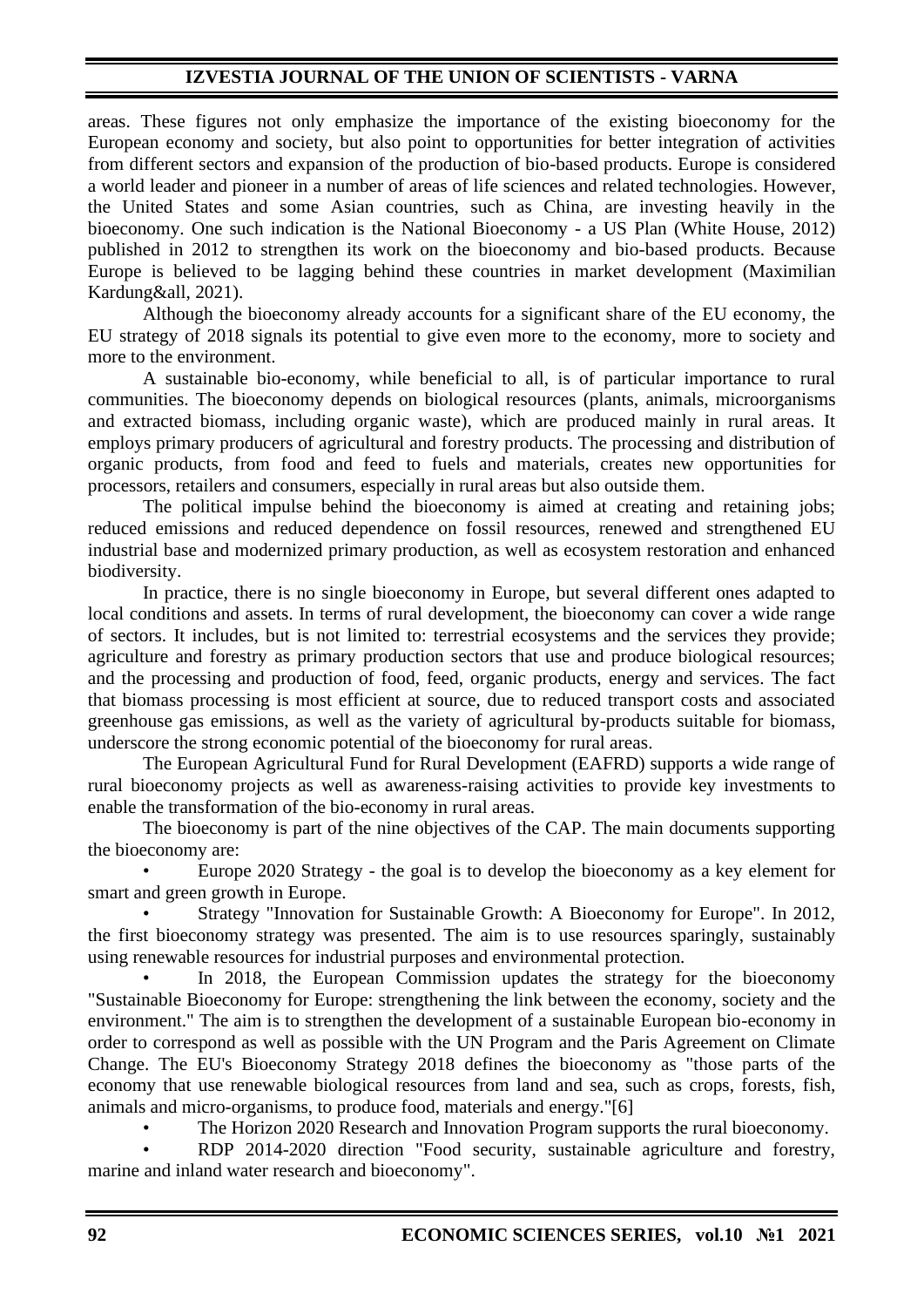## **ИЗВЕСТИЯ НА СЪЮЗА НА УЧЕНИТЕ – ВАРНА**

The RDP 2014-2020 plays an important role in the introduction of the circular economy model. It has an impact on the conservation of biodiversity, resource efficiency, sustainable use of natural resources, adaptation of economic activity to climate change. The Program aims to achieve cross-sector objectives related to the bioeconomy, innovation in agricultural and non-agricultural activities and achieving sustainability in rural development.

Some of the measures in the RDP 2014-2020 support the preservation of water quality, protection of natural landscapes and rare breeds of animals and plant varieties, protection of important habitats and biodiversity in lands of high natural value, promotes sustainable land management, undertake various measures to preserve carbon stocks in the soil and act in the direction of preventing soil erosion and floods, stimulate the development of organic farming.

Priority areas set out in the RDP 2014-2020 and related to the circular economy are:

Priority 1 - Stimulating innovation, cooperation and knowledge base development in rural areas; Strengthen the links between agriculture, food production, forestry and research and innovation, including with a view to improving environmental governance and environmental performance. Priority 4 - Restoration, protection and strengthening of biological diversity; Improving water management; Prevent soil erosion and improve their management.

Priority 5 - Increasing the efficiency of water consumption in agriculture; Increasing the efficiency of energy consumption in agriculture and the food industry; Facilitating the supply and use of renewable energy sources, by-products, waste and residues, and other non-food raw materials for the purposes of the bioeconomy; Reduction of greenhouse gas and ammonia emissions from agriculture; Stimulating carbon storage and absorption in the agriculture and forestry sector.

According to the future Common Agricultural Policy, the European Commission will not approve a Member State's national strategic plan that does not include the promotion of the bioeconomy in agriculture.

Through the national strategic plans set out in the proposals for the new CAP, all Member States will outline how they want to achieve these 9 objectives, including the promotion of the bioeconomy, using CAP instruments.

EU member states will have more freedom under the EC's proposal for the future CAP, which will allow them to focus on their bioeconomy and respond to the higher ambitions of future environmental and climate change policy.

Globally, the bioeconomy has significantly gained in importance in recent years as a broad range of potential benefits has been detected by several countries. Amongst others, the EU and the OECD have emphasized the need for increased international cooperation to further facilitate the development of bioeconomic activities.

#### **3. Application of the bioeconomy in rural areas**

The European Network for Rural Development (ENRD) is the structure that brings together all the stakeholders aiming to achieve improved rural development results in the EU. The network serves as a hub for the sharing of information about how Rural Development policy, programmes, projects and other initiatives are working in practice and how they can be improved to achieve more.A Thematic Group (TG) is working from September 2018 to July 2019, open for all stakeholders and public interested in bioeconomy. The overall objective is to encourage the development of sustainable bioeconomy value chains in rural areas.

Food production and agriculture are the dominant segments of the bioeconomy in terms of employment, turnover and value added. The need to apply the principles of a resource-efficient circular economy throughout the food system and by consumers is widely recognized. Environmentally sustainable food systems involve building 'climate-smart' food systems adapted to climate change, conserving natura resources and contributing to climate change mitigation. Applying the principles of a resource-efficient circular economy throughout the food system will reduce the impact on the environment. Similarly, circularity means that food and waste losses are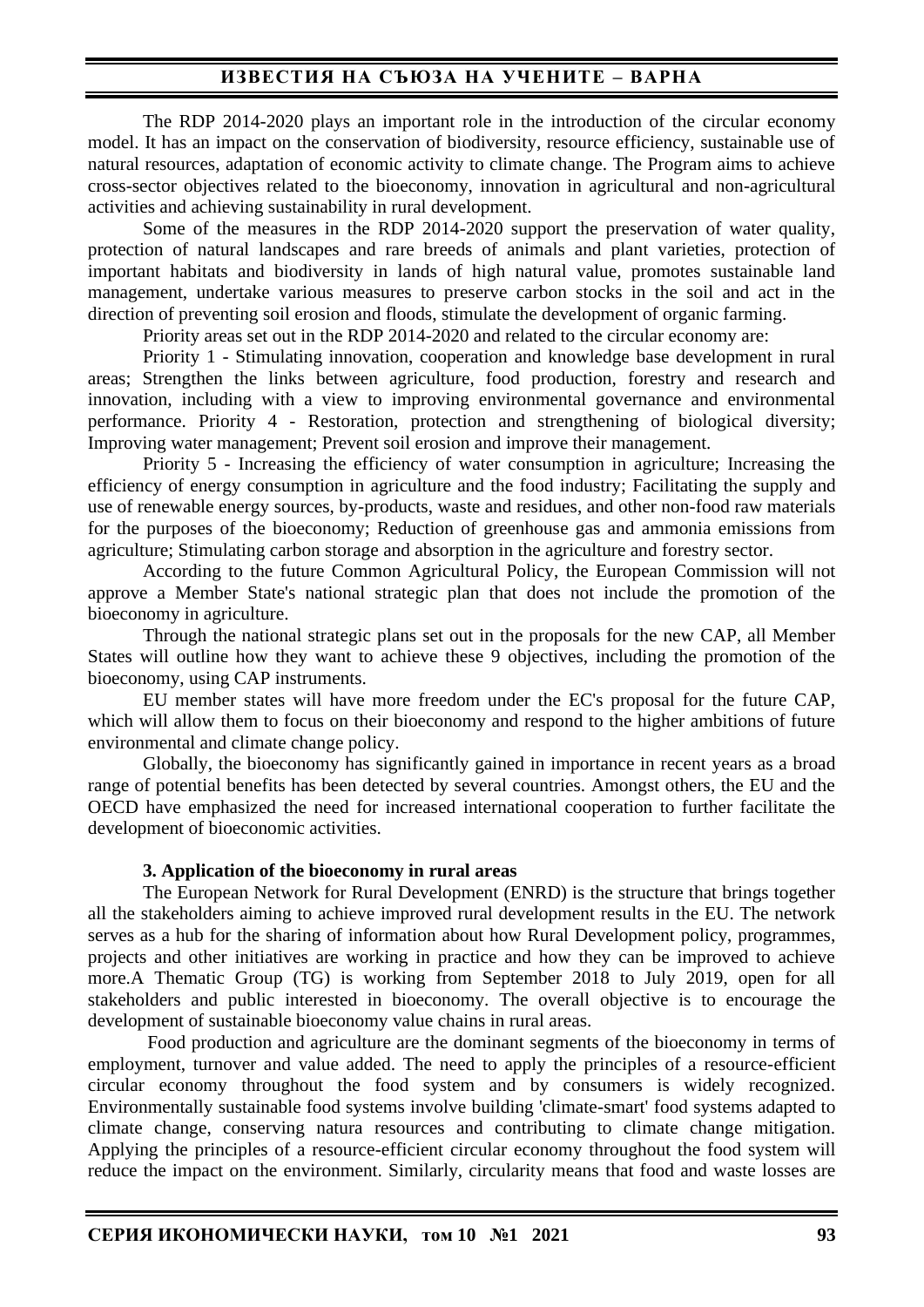minimized throughout society.

Food and agriculture systems are a key part of the bioeconomy, but they urgently need to be transformed to become more resilient, more sensitive to food, stable and inclusive. The alternative and more sustainable sources of protein for animal consumption are one of the ways in which the bioeconomy can yield results. In Denmark, an EAFRD project uses food waste to raise insects for feed.

New processing technologies can support the production of healthier foods and higher value-added products, with a positive impact on value chains and the food industry. A notable example is the Slovak EAFRD-funded project supporting the production of higher quality soy flour.

A sustainable bioeconomy can turn biowaste, residues and discarded raw materials into valuable resources and create innovations and incentives to help retailers and consumers reduce food waste by 50% by 2030.

Some of the main activities related to the bioeconomy are the production of biomass, biogas, manure, biodiesel.

Bioenergy is the largest renewable energy source in the EU and is expected to remain a vital component of the energy mix until 2030. The European Agricultural Fund for Rural Development (EAFRD) helps farmers, foresters and rural communities to make the most of their biomass .

Bioenergy is renewable energy created from biomass - plant or animal material, such as manure, plant residues or wood, usually obtained from by-products. Biomass in agriculture is obtained from the main yield of agricultural crops (economic biomass) and residues (solid waste) after harvest. Biomass is used for food, feed, production of biobased products and energy. Waste products are becoming more and more used as attention is paid to sparing land use and maintaining a balance between food and feed production on the one hand and bio-based products on the other. Although at a higher cost, the utilization of waste products leads to more efficient use of resources and environmental protection.

The production of basic biomass in agriculture in the country in 2019 amounts to 15.1 million tons, which is 2.6 times more than in 2007. The highest growth is in industrial crops, and the largest volume is biomass from cereals .

In the production of biogas, various raw materials of agricultural origin are used - silage corn, manure, grass silage, livestock waste, etc. 40% of the production of biogas from agricultural substrates is obtained from silage corn. In 2019 185.6 thousand tons were used, ie nearly 87 thousand decares are intended to serve the production of biogas from the harvested 299.3 thousand decares. On the other hand, 277,000 dairy cows need 1,260,000 tons of silage, which requires 590,000 decares, or twice as much as the harvested ones. Therefore, the shortage is 291 thousand decares, without silage corn being used for biogas production, and when using it - 378 thousand decares.

A number of energy projects have been funded with EU assistance. In Belgium, a study has been carried out on the production of biogas and the successive development of a biomethane plant. In Sweden, a group of farmers is expanding the capacity of a biogas plant that converts agricultural and household waste into renewable fuel, allowing them to take advantage of a good business opportunity. In this way, they help to diversify the local economy, while increasing the competitiveness of farms and reducing the cost of buying fertilizers. In the future, the company aims to produce more biogas for vehicles and plans to increase the amount of processed manure in the plant by hiring more farmers.

Manure is increasingly used for on-site biogas production on farms. It is only one of the substrates involved in the production process. There is no data on the amount used to produce biogas, but indicative estimates can be made. Assuming that biogas from anaerobic substrates is produced from agricultural raw materials and that 40% of the produced biogas is from manure, as it is only one of the substrates, 18.2 t.

Biodiesel is produced mainly from rapeseed and sunflower and belongs to the category of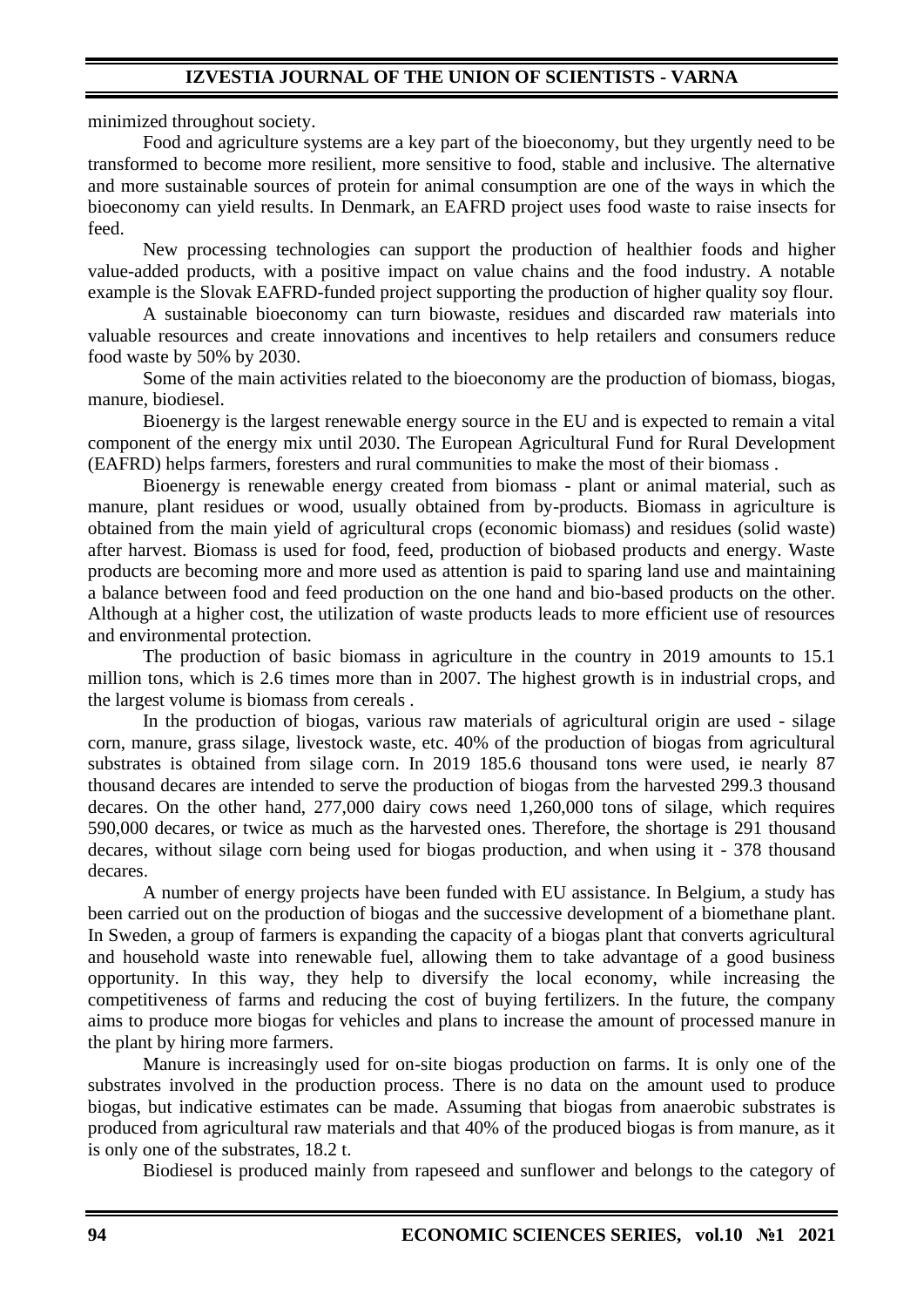# **ИЗВЕСТИЯ НА СЪЮЗА НА УЧЕНИТЕ – ВАРНА**

"first generation biodiesel". Produced from organic waste (used animal and vegetable oils and food waste) is second generation biodiesel. According to the Law on Energy from Renewable Energy Sources, the biological component in diesel fuel should be 6%, of which 5% biodiesel first generation and 1% - second generation. In 2018, the mandatory use of second-generation biodiesel was introduced, but no significant change is expected in the amount of energy crop production, which significantly exceeds the amount that is processed in the country into biodiesel. Sunflower exports are mainly to the Netherlands and Germany, and the rapeseed exports to Belgium, Germany and France.

The sustainable bioeconomy of rural areas depends on many factors, including the creation of sustainable and local value chains that promote the circular use of biological resources. Understanding the specific bioeconomic profile of a rural area will best determine the types of value that local biomass can provide. The Quality Suber SL project in Spain, for example, contributes to the development of the local value chain and promotes the sustainable management of Catalan cork oak forests by improving the processes of purchasing, preparing and commercializing cork. In rural Finland, a start-up company produces wood fiber-based biocomposite and explores business growth opportunities.

Bioeconomy activities are not necessarily sustainable. The use of biological resources and the production of biomass for food, feed, fuel and bio-based products can have both positive and negative environmental and socioeconomic impacts. The debates and experience related to bioenergy attest to this. Of paramount concern is that the development of the bioeconomy does not undermine food security, especially in areas with high levels of malnutrition. This includes the impact of environmental microbial resources on the composition of the human microbiome, which plays a role in preventing or contributing to malnourishment, including obesity, and other noncommunicable diseases. Moreover, the combination of bioeconomy and digitalization and often seen as major drivers of the transformation of productive sectors. Almost fifty countries have placed the promotion of the bioeconomy on their political agendas, including the creation of dedicated visions, strategies and action plans. (Gomez San Juan & all, 2019).

The agriculture and forestry sectors have been creating value in the European economy for several generations. Now, in addition to their traditional roles, farmers and foresters are at the heart of the European bioeconomy. They provide huge amounts of biological resources that are already being transformed or have the potential to be transformed into new, innovative products and are driving the move away from non-renewable materials and energy sources. The goal of moving towards a carbon-neutral society, in line with the European Commission's long-term strategy for 2050 "Clean Planet for All", as well as the EU's Bioeconomy Strategy, involves replacing petroleum and non-renewable materials with biological ones. This includes the conversion of organic waste, agricultural and forestry residues and industrial processes, and food waste into valuable and safe bio-based products to meet the goals of the circular economy.

### **Conclusion**

The development of the bioeconomy is an opportunity to find solutions to societal challenges in rural areas related to ensuring food security; expanding information on the bioeconomy and strengthening the dialogue between society and bioeconomy stakeholders; reducing dependence on non-renewable resources; limiting climate change, protecting biodiversity and natural resources; stimulating employment, economic growth and competitiveness; full participation of the agricultural sector in building an innovative economy that combines the pursuit of food security and sustainable development of the sector with the use of renewable biological resources for industrial and energy purposes, ensuring biodiversity and environmental protection. This vision is fully compatible with the strategy for the development of the bioeconomy as a means of achieving sustainable rural development, opening new market niches, improving the organization of production processes and sales of organic products, creating clusters involving all participants in